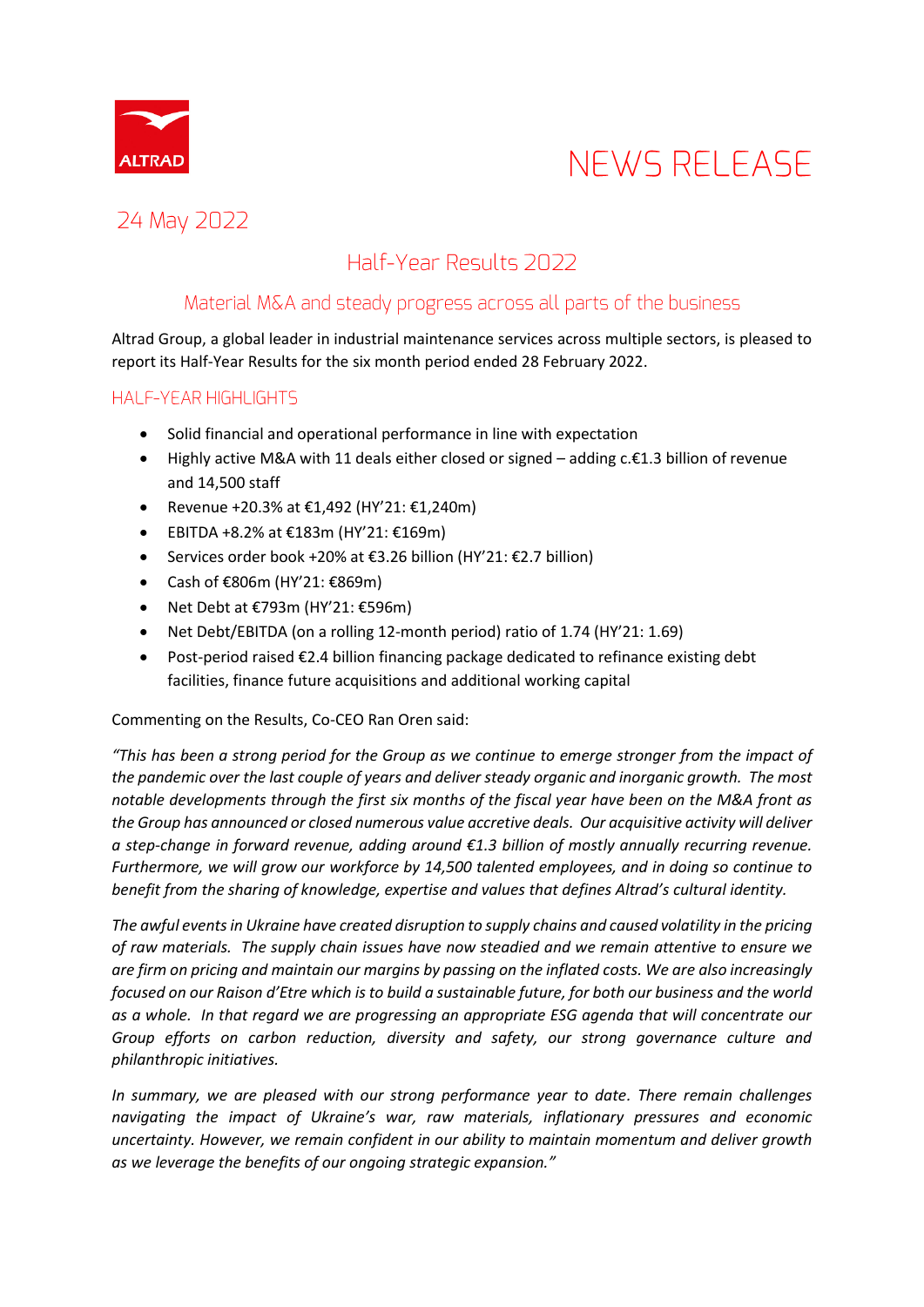

#### **Strategic Overview**

The first six months of the fiscal year have seen Altrad make steady progress across all parts of the business, maintaining the momentum from the previous year as the global economies continue to open up from the impact of the pandemic. As a result, performance at the mid-point of the year is in line with Full-Year expectation.

The Group has been highly active in M&A through 2021/22, closing or signing 11 deals which will add €1.3 billion of diversified, recurring revenue streams and continue the strategic expansion of Altrad's geographic footprint, specialist service offering and talented workforce. The acquisitions will also add to the order backlog, which stood at €3.26 billion at the half-year period end, an increase of 12% since August year-end and a figure that does not reflect the full impact of the announced and yet to be completed transactions.

The acquisitions announced are a mix of smaller acquisitions tailored to specific market needs or larger acquisitions that will fuel major complementarities in services and strategic synergies. For example, the targeted acquisitions of Muehlhan provide North Sea positioning as activity ramps up, and the addition of SNKP in Senegal provides exposure to African E&P development projects such as Greater Tortue. The acquisition of Endel enhances Altrad's specialist offering for the Nuclear sector in France, and the acquisition of RMD Kwikform provides the opportunity for international market entry to formwork, falsework and groundworks activities.

Combined, these acquisitions will deliver a step-change in revenue and diversify the Group's specialist service offering to better support the needs of Altrad's blue-chip international client base. The addition of 14,500 new employees enables the Group to continue its strong focus on knowledge share, with a particular focus on innovation and safety. The Group's proven track record for acquisition, integration and transformation, as demonstrated through the major acquisitions of Hertel, Prezioso and Cape between 2015-2017, provide a template for the smooth integration of these recent acquisitions and the Group is already realising the benefit of synergies, new opportunities and a growing order book resulting from the acquisitions that have been successfully integrated.

Post period, on 2 May, Altrad successfully raised a new €2.4 billion financing package dedicated to refinance its existing debt facilities, finance future acquisitions and additional general working capital needs. The financing package put in place is composed of a mix of Term Loans, Acquisition & Capex and RCF facilities. This financing package consolidates numerous prior loans and provides a stable financial platform for Altrad's continued growth plans, as it seeks to consolidate its position as the world leader in the provision of specialist services across target markets.

Brand awareness remains a key strategic driver for Altrad, and through its recent association with the All Blacks, the Western Force, its ongoing association with France and Montpellier, and the recent announcement that Altrad is Official Sponsor of the women's Rugby World Cup 2021 to be played later this year, the Group maintains a unique differentiator that supports its long-term strategic growth objectives in all markets.

Performance Summary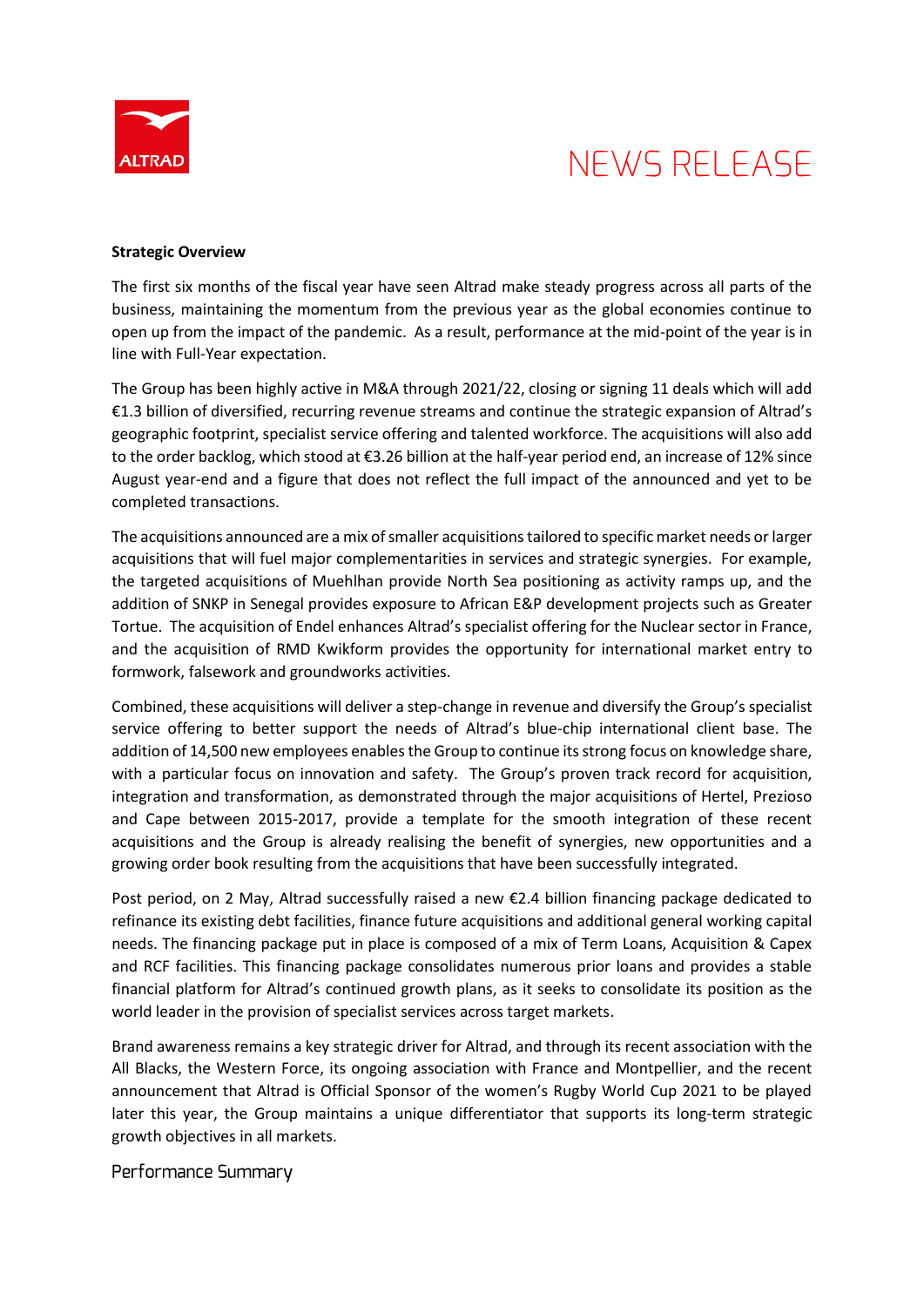

Equipment, which represents circa 24% of the Group's revenue, continued its strong momentum reported at the year-end, benefitting from the addition of the Actavo Hire and Sales acquisition which completed in August 2021. All the business units that comprise the Equipment division of the Group surpassed the Half-Year EBITDA budget.

The focus through the first half of the year was the smooth integration of the Actavo business and this has enabled the Group to leverage the efficiencies and expanded network to grow the combined business through the period. The Group's unrelenting focus on safety culture continue to show progress, benefitting from the knowledge share of newly acquired businesses, and the range of reliable and innovative equipment that came into the Group with those acquisitions.

The Group's Equipment division has continued to make progress with its strategy to expand its online distribution channels, resulting in increased sales of a broader range of products which has presented new partnership opportunities through the supply to various major DIY chains.

The Group's Industrial Services businesses have been steady through the period, with progress across all of the geographic markets in which Altrad operates. Asia delivered its busiest ever six months on account of a strong post-covid recovery and greater collaboration across the Group's international network and service offering.

UK, Ireland and Nordics delivered a very strong first half of the year that surpassed internal revenue and EBITDA budgets. The addition of Muehlhan's Oil & Gas business in Denmark and in the UK, which completed in late December, and Sparrows Group, which is expected to close in Q2/Q3 of this year, strengthen the Groups service offering in this important market and will fuel organic growth through mutual cross-selling as well as expand Altrad's presence in the high-growth renewables service market through renowned Alpha. Both acquisitions align with Altrad's near-term strategy for the UK and Nordics business which aim to grow the business by 75% by 2026.

Africa remains a strong market opportunity for growth and the Group's exposure to the energy sectors sees a near term pipeline of projects nearing validation and award such as EACOP project in Tanzania and Uganda. Other major projects entering the start-up phase include Greater Tortue in Senegal and Coral FLNG in Mozambique. Between 2021-2025, over 400 projects in the Oil and Gas sector are expected to be implemented across the continent, and the Group's strategic acquisition of Altrad Senegal SNKP and Altrad CIDES in Congo provides the platform to capitalise on these near-term opportunities, as well as opportunities in the mining and renewable energy sectors.

APAC has performed strongly as, after a period of reduced client maintenance budgets, clients are now launching significant asset integrity campaigns. The market opportunity in this area of maintenance is vast with c.\$78 billion per annum spent on corrosion. Altrad's recent acquisition of Valmec ensures the Group is well placed to capitalise on this industry trend through the provision of Valmec's specialist fabric maintenance service which represents a desirable turnkey solution to the market. Furthermore, more than \$50 billion of necessary decommissioning work is due to be done on Australia's offshore oil and gas and the Group retains specialist expertise in this field.

Middle East delivered a strong performance that has outperformed the mid-year budget. Highlights year to date include the initiative through Altrad Adyard to invest in "ICV" (in country value) mechanisms across the region that deliver partnership with local universities in the UAE offering a